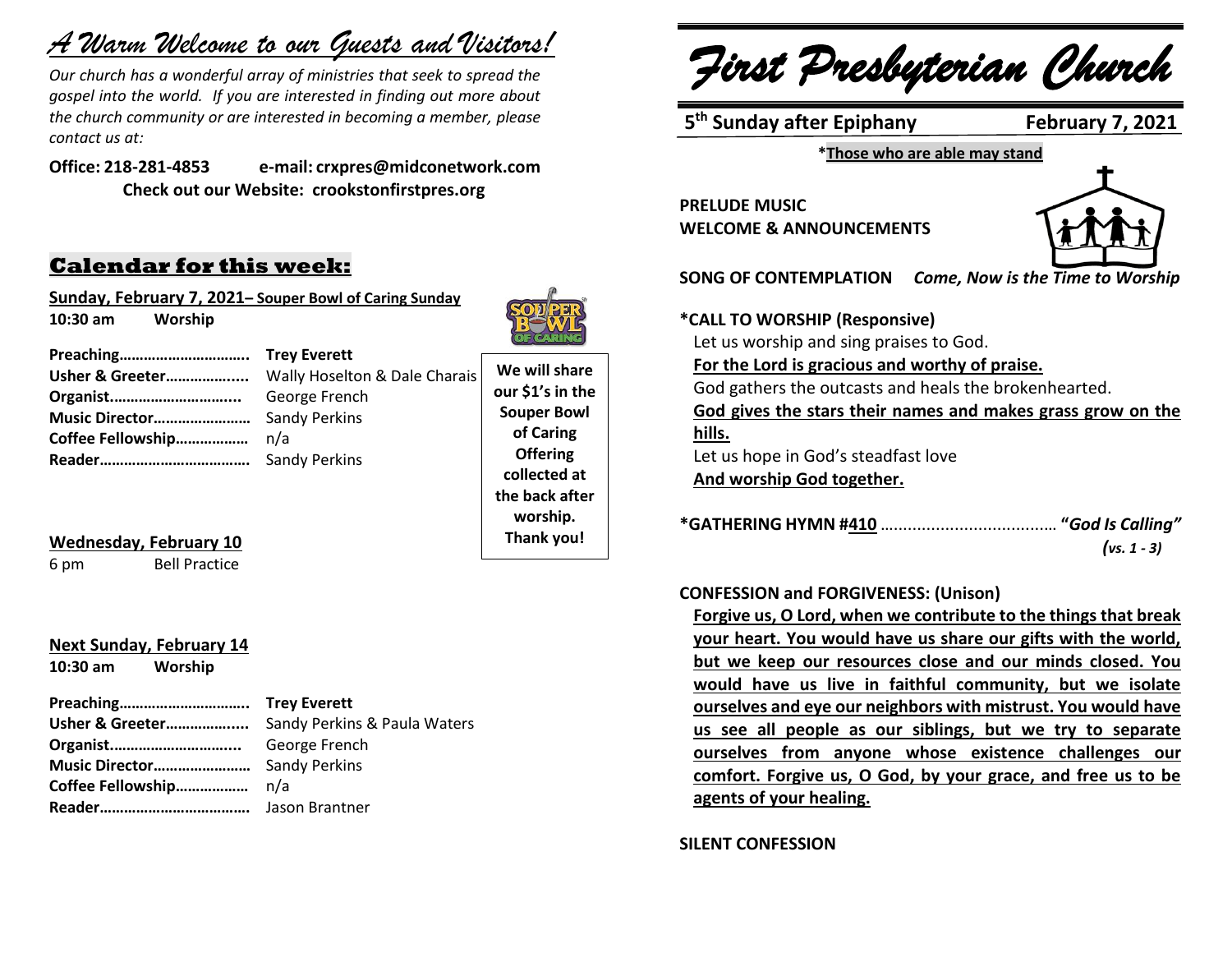## **DECLARATION OF FORGIVENESS (Responsive)**

Love is with us, always, for God is love. That love has no boundaries or borders, no limits. God's love is within you, now. You are forgiven, because you are beloved of God, so much so that Jesus came and showed us the way, the truth, and the life. Go into the world with the grace of God and share God's love. Amen.

**Thanks be to God. Amen!**

**\*RESPONSE HYMN #177 ……………..................... "***I Will Come to You" (vs. 1-2, and refrain)*

#### **\*PRAYER OF THE DAY:**

Compassionate God, you gather the whole universe into your radiant presence and continually reveal your Son as our Savior. Bring wholeness to all that is broken and speak truth to us in our confusion, that all creation will see and know your Son, Jesus Christ, our Savior and Lord. Amen.

#### **\*PRAYER FOR ILLUMINATION: (Responsive)**

Lord, open our hearts and minds by the power of your Holy Spirit, that as the Scriptures are read and your Word proclaimed, we may hear with joy what you say to us today. **Amen.**

#### **SCRIPTURE**

| Leader: The Word of the Lord. People: Praise to you O Christ! |
|---------------------------------------------------------------|
|                                                               |

**SERMON** Trey Everett

#### **SILENCE FOR REFLECTION**

**\*HYMN OF THE DAY #187..............***"Savior, like a Shepherd Lead Us" (vs. 1 & 2)*

## **PRAYERS OF THE PEOPLE**

*Leader: Lord in your mercy* **People: Hear Our Prayer.**

**THE LORD'S PRAYER** *(forgive us our "sins")* 

## **\*BLESSING AND BENEDICTION (Responsive)**

The Lord bless you and keep you. The Lord be kind and gracious to you. The Lord look upon you with favor and give you peace. **Amen.**

**\*CLOSING HYMN #300 ………......................***"We Are One in the Spirit"* *(vs. 1, 2 & 4)*

#### **\*DISMISSAL (Responsive)**

Go in Peace to love and serve the Lord. **Thanks be to God! Amen.**

#### **\*POSTLUDE**

## *LENTON SEASON BEGINS NEXT WEDNESDAY!*

**\_\_\_\_\_\_\_\_\_\_\_\_\_\_\_\_\_\_\_\_\_\_\_\_\_\_\_\_\_\_\_\_\_\_\_\_\_\_\_\_\_\_\_\_\_\_\_\_\_\_\_\_\_\_\_\_**

## *Wednesday, February 17th Ash Wednesday Service at Trinity Lutheran Church*

Pastor Corey and Pastor Greg will be imposing ashes in a drive through fashion in the TLC parking lot at noon and 5:00 pm. We will be using individual q-tips and people will stay in their cars for those who would rather watch the service from home.

We will also do this as people enter for in-person worship that evening at 6:30 pm.

**\_\_\_\_\_\_\_\_\_\_\_\_\_\_\_\_\_\_\_\_\_\_\_\_\_\_\_\_\_\_\_\_\_**

## *Please continue to be in prayer for:*

Jeri & Cleon Melsa Hank Koza Debby Novotny (Lynne's sister) Karen Mullins (Lynne's sister-in-law) Nancy Amiot (the Finkenbinder's niece) Brent Blake and the Blake families JoAnn Westburg

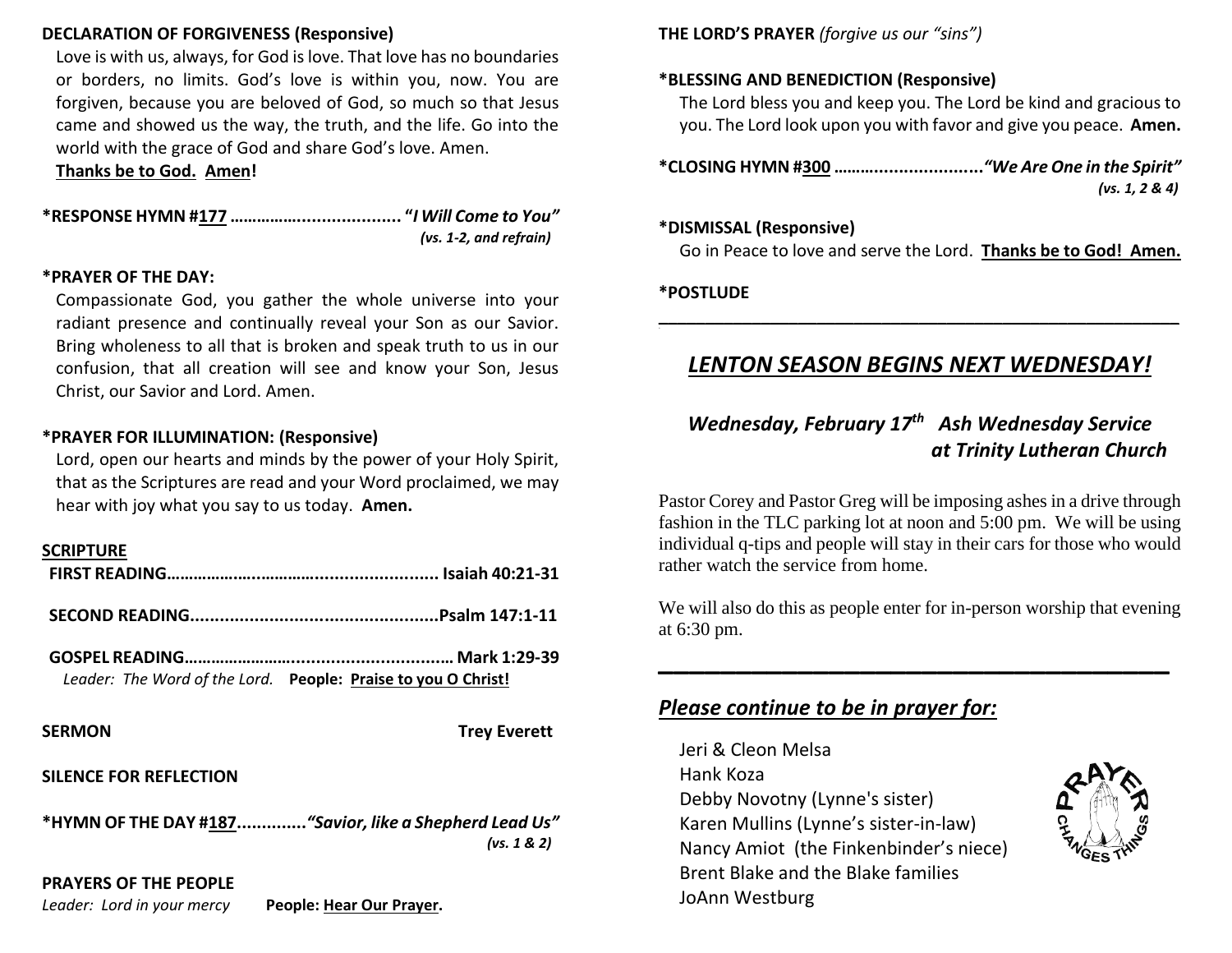## **GOD IS CALLING**

God is calling through the whisper of the Spirit's deepest sighs, Through the thrill of sudden beauties that can catch us by surprise. Flash of lightning, crash of thunder; hush of stillness, rush of wonder: God is calling – can you hear? God is calling - can you hear?

God is calling through the voices of our neighbors' urgent prayers, Through their longing for redemption and for rescue from despair. Place of hurt or face of needing; strident cry or silent pleading: God is calling – can you hear? God is calling – can you hear?

God is calling through the music of sublime and human arts, Through the hymns of earth and angels, and the carols of our hearts. Lift of joy and gift of singing; days and nights our praises bringing: God is calling – and we hear! God is calling – and we hear!

## **I WILL COME TO YOU**

"I will come to you in the silence; I will lift you from all your fear. You will hear my voice; I claim you as my choice. Be still and know I am here.

"I am hope for all who are hopeless; I am eyes for all who long to see. In the shadows of the night, I will be your light. Come and rest in me.

Do not be afraid, I am with you. I have called you each by name. Come and follow me, I will bring you home; I love you and you are mine."

## **GOD IS CALLING**

God is calling through the whisper of the Spirit's deepest sighs, Through the thrill of sudden beauties that can catch us by surprise. Flash of lightning, crash of thunder; hush of stillness, rush of wonder: God is calling – can you hear? God is calling - can you hear?

God is calling through the voices of our neighbors' urgent prayers, Through their longing for redemption and for rescue from despair. Place of hurt or face of needing; strident cry or silent pleading: God is calling – can you hear? God is calling – can you hear?

God is calling through the music of sublime and human arts, Through the hymns of earth and angels, and the carols of our hearts. Lift of joy and gift of singing; days and nights our praises bringing: God is calling – and we hear! God is calling – and we hear!

## **I WILL COME TO YOU**

"I will come to you in the silence; I will lift you from all your fear. You will hear my voice; I claim you as my choice. Be still and know I am here.

"I am hope for all who are hopeless; I am eyes for all who long to see. In the shadows of the night, I will be your light. Come and rest in me.

Do not be afraid, I am with you. I have called you each by name. Come and follow me, I will bring you home; I love you and you are mine."